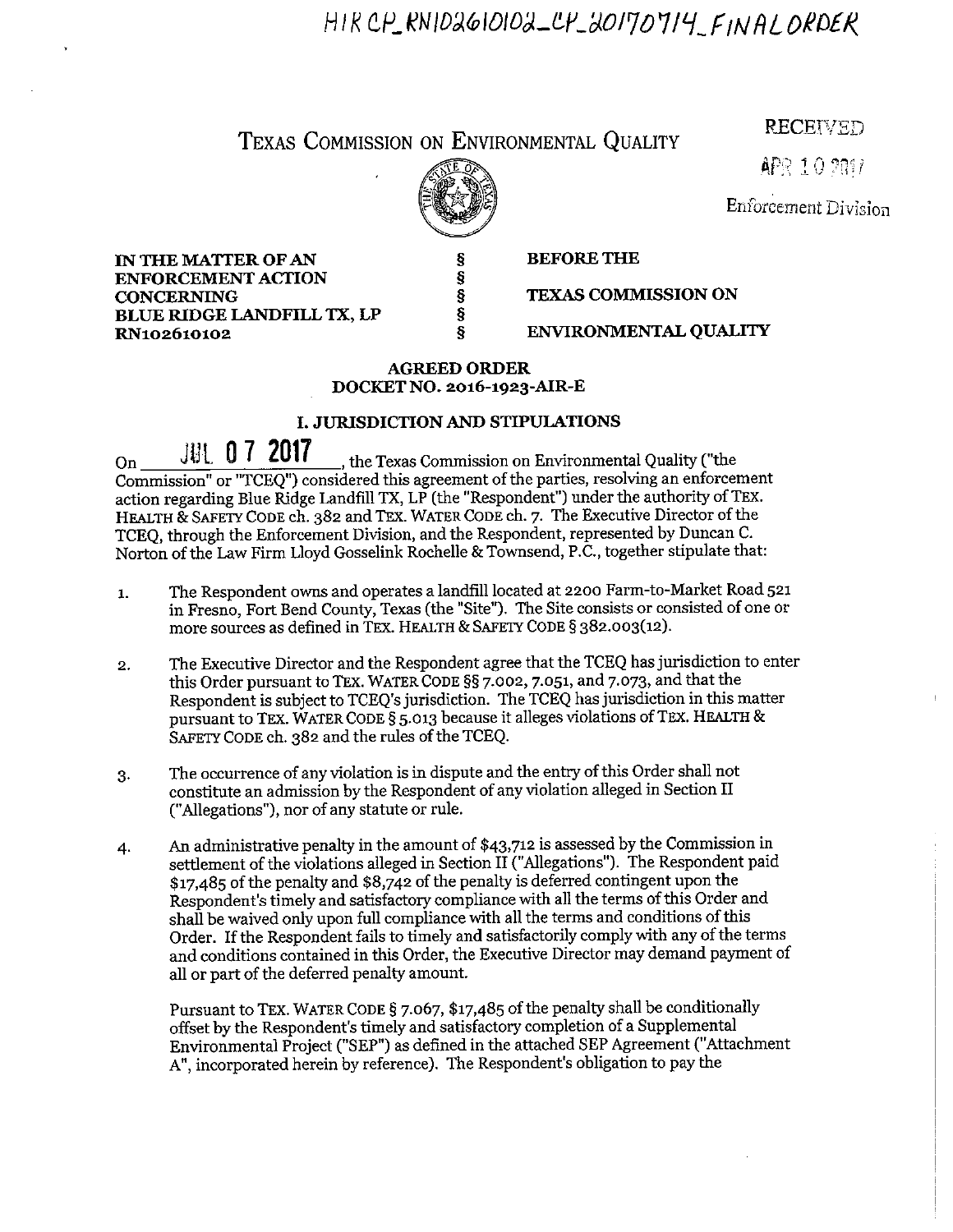conditionally offset portion of the penalty shall be discharged upon full compliance with all the terms and conditions of this Order, which includes the timely and satisfactory completion of all provisions ofthe SEP Agreement, as determined by the Executive Director.

- 5. The Executive Director arid the Respondent agree on a settlement of the matters alleged in this enforcement action, subject to final approval in accordance with 30 TEX. ADMIN. CODE§ 70.10(a). Any notice and procedures, which might otherwise be authorized or required in this action, are waived in the interest of a more timely resolution of the matter.
- 6. The Executive Director may, without further notice or hearing, refer this matter to the Office of the Attorney General of the State of Texas ("OAG") for further enforcement proceedings ifthe Executive Director determines that the Respondent has not complied with one or more of the terms or conditions in this Order.
- 7. This Order represents the complete and fully-integrated agreement of the parties. The provisions ofthis Order are deemed severable and, if a court of competent jurisdiction or other appropriate authority deems any provision of this Order unenforceable, the remaining provisions shall be valid and enforceable.
- 8. This Order shall terminate five years from its effective date or upon compliance with all the terms and conditions set forth in this Order, whichever is later.
- 9. The Executive Director recognizes that the Respondent implemented the following corrective measures at the Site:
	- a. By May 31, 2016, modified sump systems so that vent lines from condensate sumps are routed back into the sump system;
	- b. By October 3, 2016, installed covers on the leachate tanks and solidification pits;
	- c. By November 30, 2016, completed the expedited expansion and upgrade of the gas collection system; and
	- d. By January 1, 2017, implemented revised surface emissions monitoring and reporting procedures and protocols.

#### **II. ALLEGATIONS**

1. During an investigation conducted from May 4, 2016 through August 18, 2016, an investigator documented that the Respondent failed to prevent nuisance odor conditions, in violation of 30 TEX. ADMIN. CODE § 101.4 and TEX. HEALTH & SAFETY CODE § 382.085(a) and (b). Specifically, during odor surveys conducted off-site, TCEQ staff detected very strong and highly offensive landfill gas/honeysuckle odors on May 4, 2016, May 5, 2016, June 6, 2016, and June 7, 2016; strong and highly offensive landfill gas/honeysuckle odors on May 23, 2016 and May 24, 2016; and moderate and highly offensive landfill gas/honeysuckle odors on June 23, 2016 coming from the Site. TCEQ staff experienced nausea due to the odors on May 4, 2016, May 23, 2016, June 7, 2016,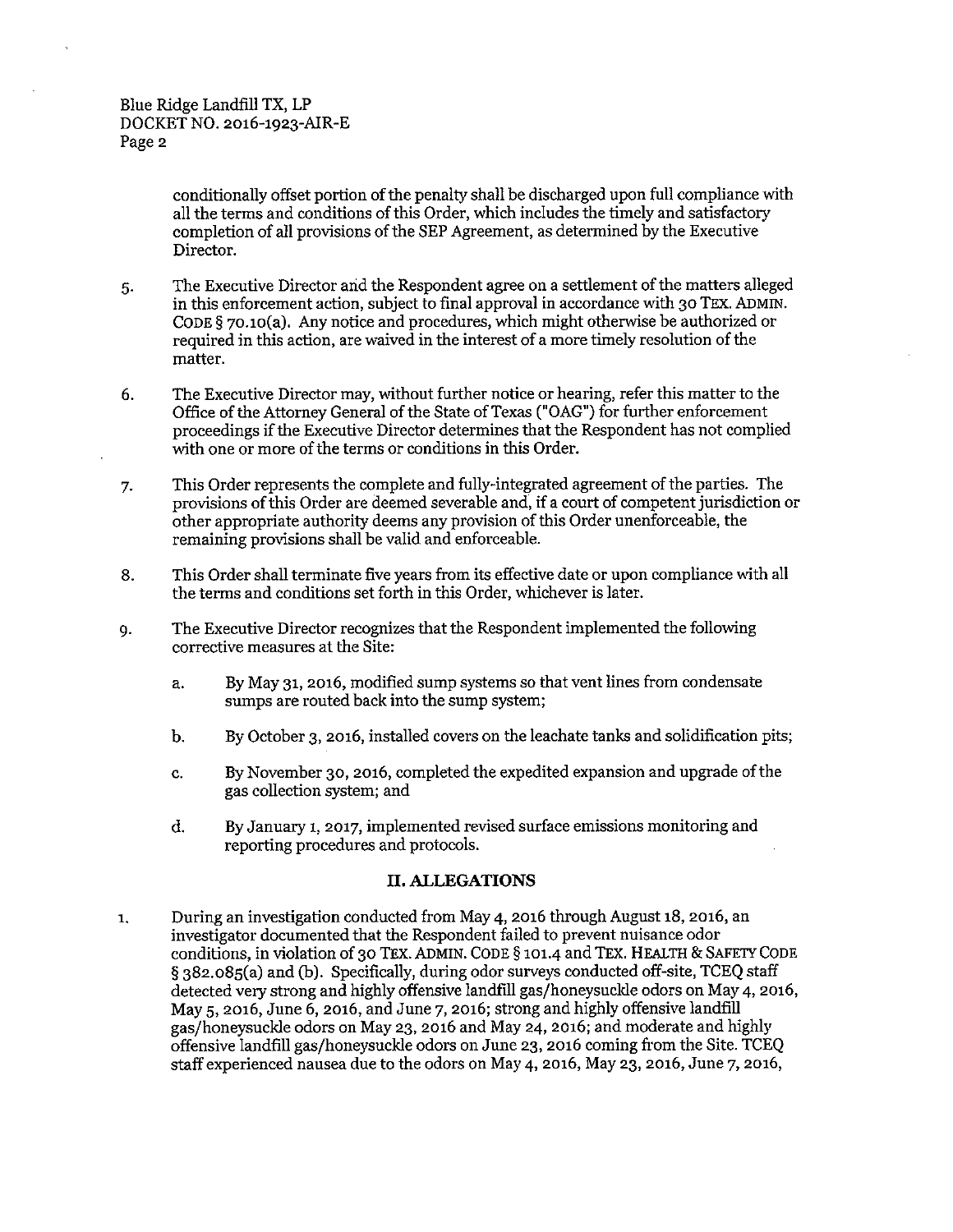> and June 23, 2016. Based on the weekly frequency of the odors detected, TCEQ staff documented an odor nuisance on May 24, 2016 and June 23, 2016.

2. During an investigation conducted from October 18, 2016 through November 10, 2016, an investigator documented that the Respondent failed to monitor surface concentrations in accordance with 40 CODE OF FEDERAL REGULATIONS ("CFR") Part 60, Subpart WWW, in violation of 30 TEX. ADMIN. CODE  $\S$ § 101.20(1) and 122.143(4), 40 CFR § 60.756(f), Federal Operating Permit No. O1472/Municipal Solid Waste Landfill General Operating Permit No. 517, Permit Tables (c)(20) and (c)(41), and TEX. HEALTH & SAFETY CODE§ 382.085(b). Specifically, the Respondent conducted and reported surface concentration monitoring at the Site; however, TCEQ staff performed surface concentration monitoring of the Site and determined that the surface concentration monitoring was not performed in accordance with 40 CFR Part 60, Subpart WWW for the quarterly periods from January 1, 2015 through June 30, 2016.

#### III. DENIALS

The Respondent generally denies each allegation in Section II (''Allegations").

#### **IV. ORDERING PROVISIONS**

NOW, THEREFORE, THE TEXAS COMMISSION ON ENVIRONMENTAL QUALITY ORDERS that:

1. The Respondent is assessed a penalty as set forth in Section I, Paragraph 4. The payment of this penalty and the Respondent's compliance with all ofthe requirements set forth in this Order resolve only the allegations in Section II. The Commission shall not be constrained in any manner from requiring corrective action or penalties for violations which are not raised here. Penalty payments shall be made payable to "TCEQ" and shall be sent with the notation "Re: Blue Ridge Landfill TX, LP, Docket No. 2016- 1923-AIR-E" to:

> Financial Administration Division, Revenue Operations Section Attention: Cashier's Office, MC 214 Texas Commission on Environmental Quality P.O. Box 13088 Austin, Texas 78711-3088

- 2. The Respondent shall implement and complete an SEP as set forth in Section I, Paragraph 4. The amount of \$17,485 of the assessed penalty is conditionally offset based on the Respondent's implementation and completion of the SEP pursuant to the terms of the SEP Agreement, as defined in Attachment A. Penalty payments for any portion of the SEP deemed by the Executive Director as not complete shall be paid within 30 days after the date the Executive Director demands payment.
- 3. It is further ordered that the Respondent shall undertake the following technical requirements:
	- a. Within 30 days after the effective date ofthis Order, conduct monitoring of Site operations, in accordance with the revised surface emissions monitoring and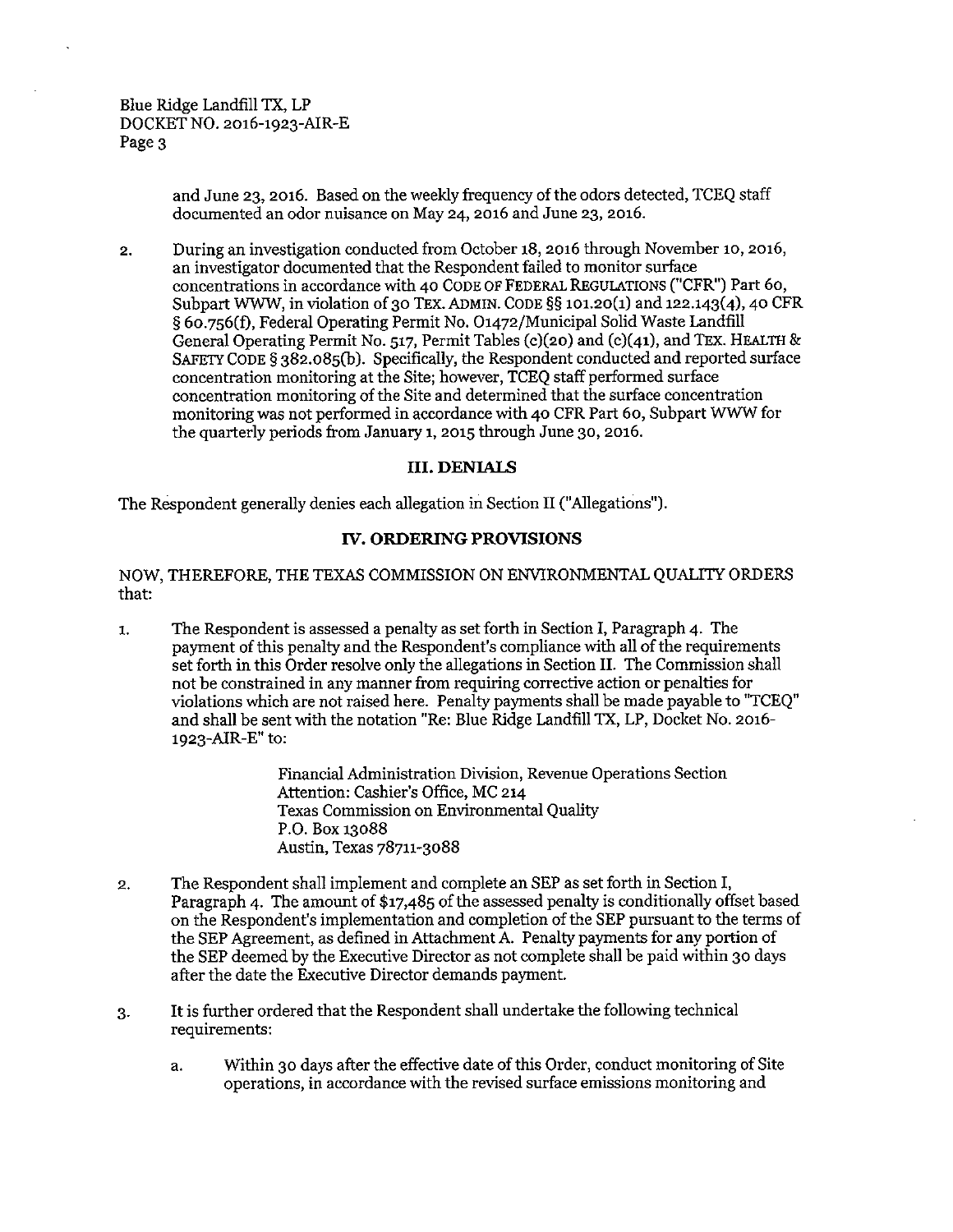> reporting procedures and protocols until the Plan that is approved by the Executive Director is implemented;

b. Within 30 days after the effective date of this Order, submit a plan to (i) the Air Section Manager of the TCEQ Houston Regional Office and (ii) the TCEQ Order Compliance Team at the respective addresses listed in Ordering Provision No. 3.j, setting forth industry best management practices designed to prevent the emission of odors from all potential sources at the Site (the "Plan"). The Plan shall, at a minimum, include an implementation schedule with milestones, all relevant standard operating procedures, and maintenance practices designed to:

- i. Minimize odors from, but not limited to:
	- 1. All inactive and active areas at the Site, including the landfill **cover;**
	- 2. Storage tanks, including the leachate tanks;
	- 3. Solidification pits;
	- 4. Leachate collection and management system; and
	- 5. Landfill Gas Collection and Control System.
- ii. Monitor for, detect, and respond to potential off-site nuisance odors, including at a minimum:
	- 1. Procedures for conducting 24-hour odor surveillance to include the activation of a 24-hour telephone hotline for odor complaints and continuous 24-hour sulfur monitoring of the property line;
	- 2. Procedures for investigating and timely mitigating odors detected at the property line;
	- 3. Procedures for receiving and documenting reports of odors detected off-site from the public;
	- 4. Procedures for responding promptly to odor complaints including corrective actions to mitigate odor impacts; and
	- 5. Maintaining records of all activities relating to off-site odor impacts, including property line and off-site surveillance, odor reports received from the public, investigative activities to identify the odor source, and all corrective actions taken to mitigate the odor.
- iii. Comply with the surface emissions monitoring requirements in accordance with 40 CFR Part 60, Subpart WWW by, but not limited to,: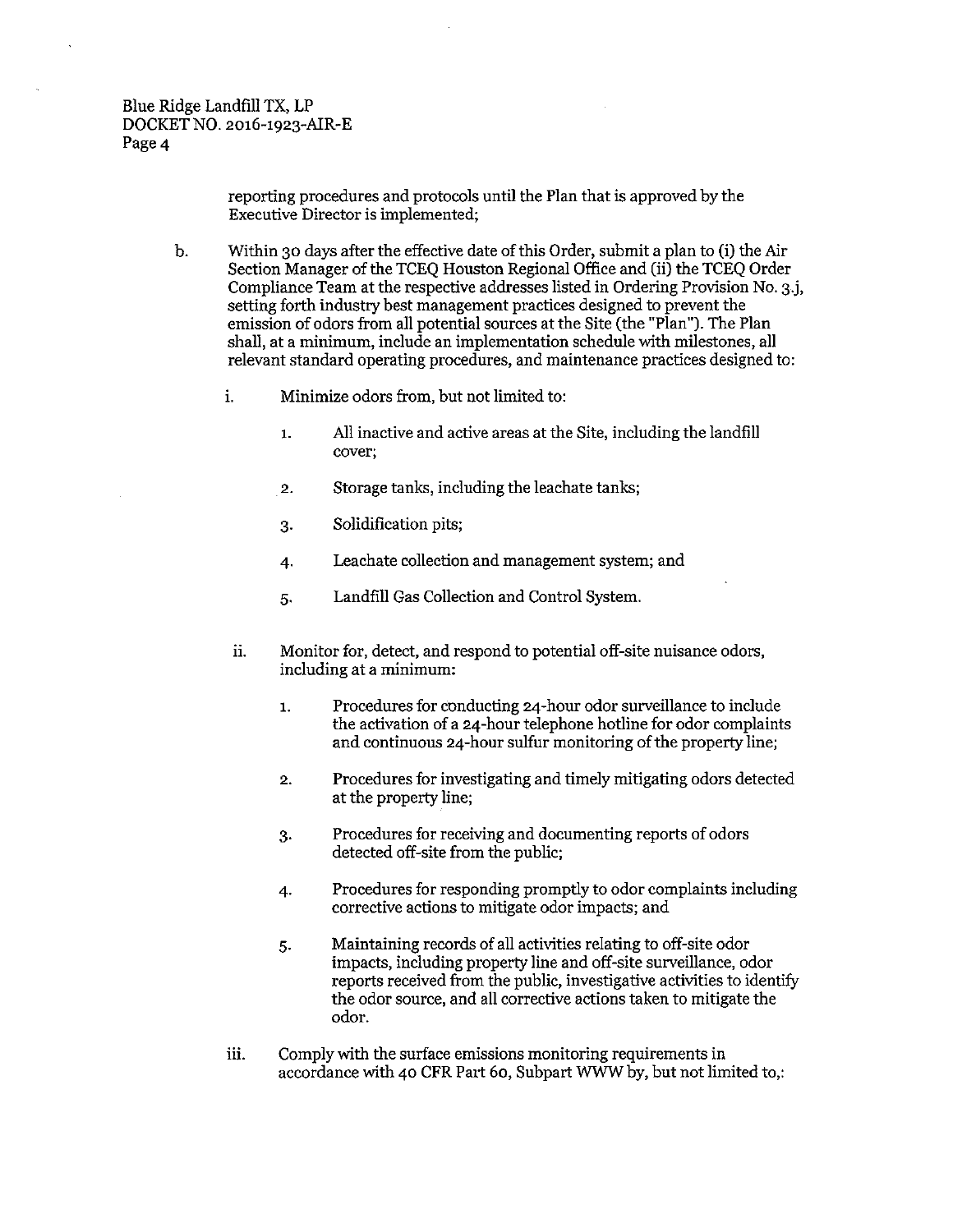- 1. Developing and implementing detailed written procedures for monitoring surface concentrations. These procedures shall include a description of how surface concentrations will be measured along the entire perimeter of the collection area and along a pattern that traverses the landfill at 30 meter intervals for each collection area on a quarterly basis using an organic vapor analyzer, flame ionization detector, or other portable monitoring equipment and shall describe proper probe placement within five to ten centimeters of the ground;
- 2. Procedures for ensuring and documenting that 40 CFR Part 60, Appendix A, Method 21 (as modified by Subpart WWW) is followed, including proper calibration of monitoring equipment prior to commencing a surface monitoring activity and use of proper calibration gases;
- 3. Developing and implementing a Quality Assurance Project Plan; and
- 4. Notifying the TCEQ Houston Regional Office at least 72 hours in advance of each quarterly monitoring event.
- iv. Maintain detailed records of the activities performed to comply with the Plan.
- c. Respond completely and adequately, as determined by the TCEQ, to all requests for information and/or or modification made by the Executive Director concerning the Plan within 10 business days after the date of such request, or by any other deadline specified in writing;
- d. Within 45 days after the effective date ofthis Order, submit written certification as described in Ordering Provision No. 3.j to demonstrate compliance with Ordering Provision No. 3.a;
- e. Upon Executive Director approval ofthe Plan, begin implementing all provisions of the approved Plan, in accordance with the approved schedule;
- f. Within 60 days after Executive Director approval ofthe Plan, submit an administratively complete permit modification application to incorporate the approved Plan into the Part IV - Site Operating Plan, Operating Procedures, 4.10 Air Quality and Odor Management Plan in Municipal Solid Waste Permit No. 1505A to:

Waste Permits Division, MC 126 Texas Commission on Environmental Quality P.O. Box 13087 Austin, Texas 78711-3087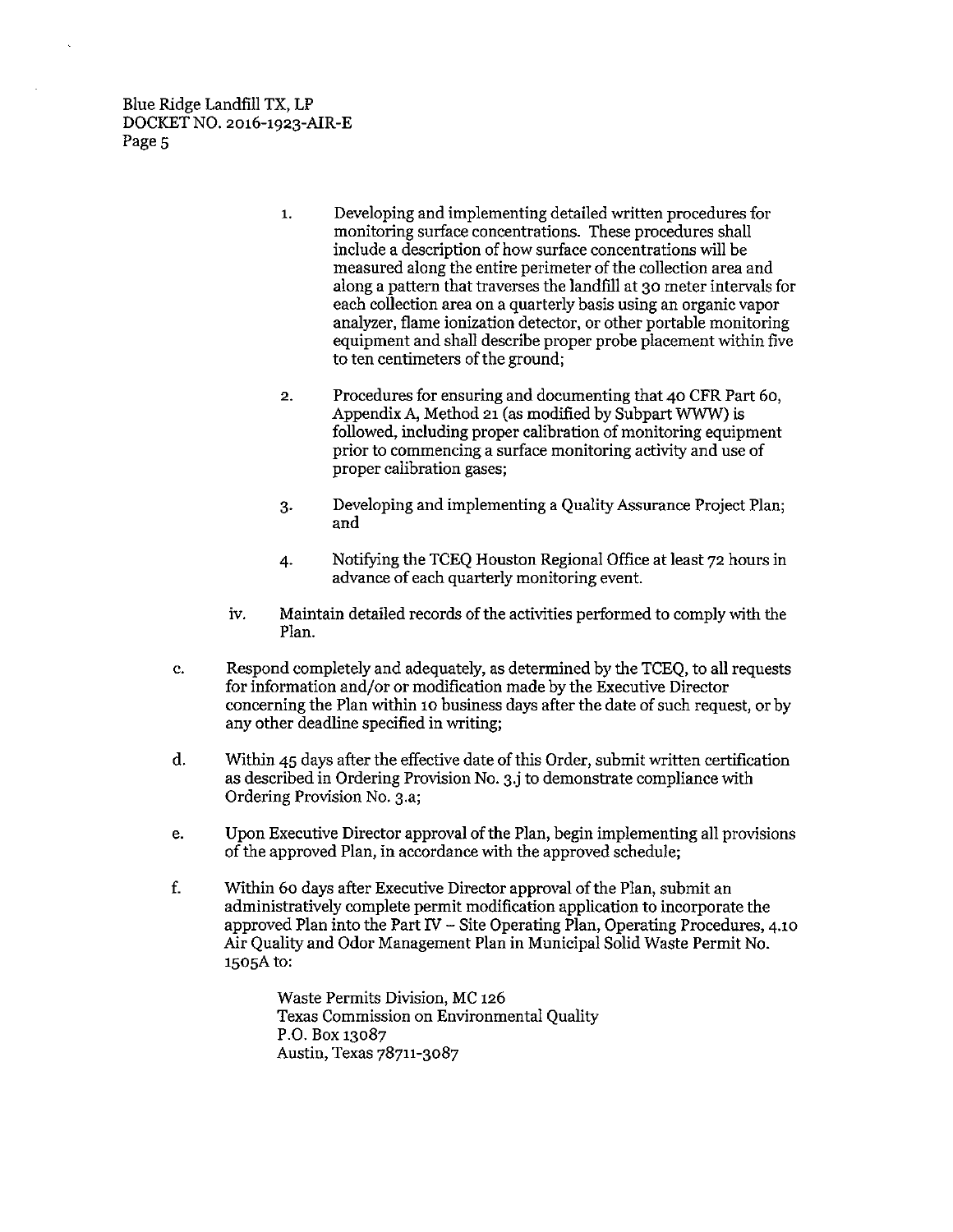- g. Respond completely and adequately, as determined by the TCEQ, to all requests for information concerning the permit modification application within 30 days after the date of such request, or by any other deadline specified in writing;
- h. Within 75 days after Executive Director approval of the Plan, submit written certification as described in Ordering Provision No. 3.j to demonstrate compliance with Ordering Provision No. 3.f;
- 1. Within 30 days after completion of the approved Plan implementation, submit written certification as described in Ordering Provision No. 3.j to demonstrate compliance with Ordering Provision No. 3.e; and
- j. Within 240 days after Executive Director approval of the Plan, submit written certification that the permit modification has been obtained, and include detailed supporting documentation including photographs, receipts, and/or other records. The certification shall be signed by the Respondent and shall include the following certification language:

"I certify under penalty of law that I have personally examined and am familiar with the information submitted and all attached documents, and that based on my inquiry of those individuals immediately responsible for obtaining the information, I believe that the submitted information is true, accurate, and complete. I am aware that there are significant penalties for submitting false information, including the possibility of fines and imprisonment for knowing violations."

The certification shall be submitted to:

Order Compliance Team Enforcement Division, MC 149A Texas Commission on Environmental Quality P.O. Box 13087 Austin, Texas 78711-3087

with a copy to:

Air Section Manager Houston Regional Office Texas Commission on Environmental Quality 5425 Polk Street, Suite H Houston, Texas 77023-1452

- 4. All relief not expressly granted in this Order is denied.
- 5. The duties and provisions imposed by this Order shall apply to and be binding upon the Respondent. The Respondent is ordered to give notice of this Order to personnel who maintain day-to-day control over the Site operations referenced in this Order.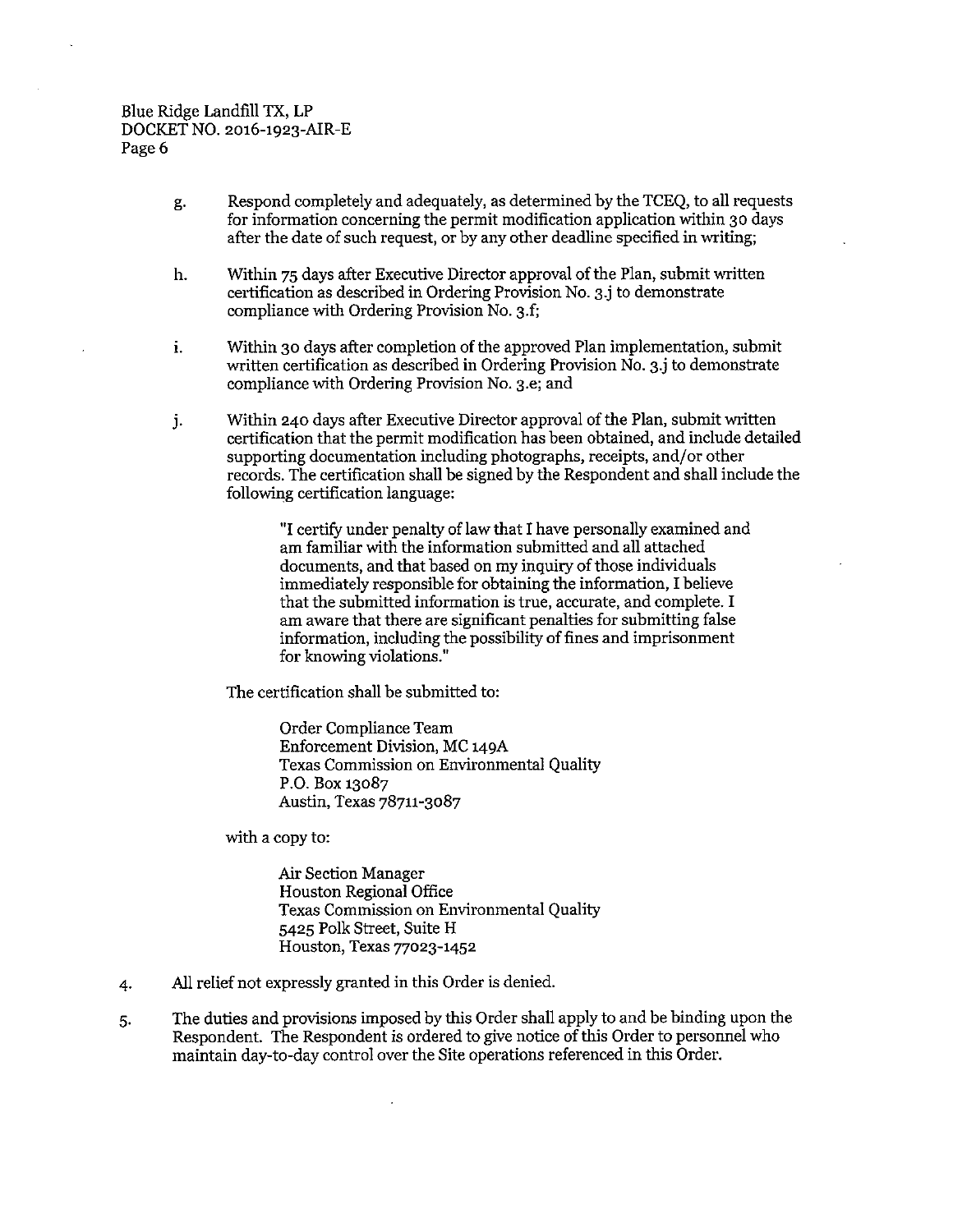- 6. Ifthe Respondent fails to comply with any ofthe Ordering Provisions in this Order within the prescribed schedules, and that failure is caused solely by an act of God, war, strike, riot, or other catastrophe, the Respondent's failure to comply is not a violation of this Order. The Respondent shall have the burden of establishing to the Executive Director's satisfaction that such an event has occurred. The Respondent shall notify the Executive Director within seven days after the Respondent becomes aware of a delaying event and shall take all reasonable measures to mitigate and minimize any delay.
- 7. The Executive Director may grant an extension of any deadline in this Order or in any plan, report, or other document submitted pursuant to this Order, upon a written and substantiated showing of good cause. All requests for extensions by the Respondent shall be made in writing to the Executive Director. Extensions are not effective until the Respondent receives written approval from the Executive Director. The determination ofwhat constitutes good cause rests solely with the Executive Director. Extension requests shall be sent to the Order Compliance Team at the address listed above.
- 8. This Order, issued by the Commission, shall not be admissible against the Respondent in a civil proceeding, unless the proceeding is brought by the OAG to: (1) enforce the terms ofthis Order; or (2) pursue violations of a statute within the Commission's jurisdiction, or of a rule adopted or an order or permit issued by the Commission under such a statute.
- 9. This Order may be executed in separate and multiple counterparts, which together shall constitute a single instrument. Any page of this Order may be copied, scanned, digitized, converted to electronic portable document format ("pdf'), or otherwise reproduced and may be transmitted by digital or electronic transmission, including but not limited to facsimile transmission and electronic mail. Any signature affixed to this Order shall constitute an original signature for all purposes and may be used, filed, substituted, or issued for any purpose for which an original signature could be used. The term "signature" shall include manual signatures and true and accurate reproductions of manual signatures created, executed, endorsed, adopted, or authorized by the person or persons to whom the signatures are attributable. Signatures may be copied or reproduced digitally, electronically, by photocopying, engraving, imprinting, lithographing, electronic mail, facsimile transmission, stamping, or any other means or process which the Executive Director deems acceptable. In this paragraph exclusively, the terms: electronic transmission, owner, person, writing, and written, shall have the meanings assigned to them under TEX. Bus. ORG. CODE§ 1.002.
- 10. The effective date of this Order is the date it is signed by the Commission. A copy of this fully executed Order shall be provided to each of the parties.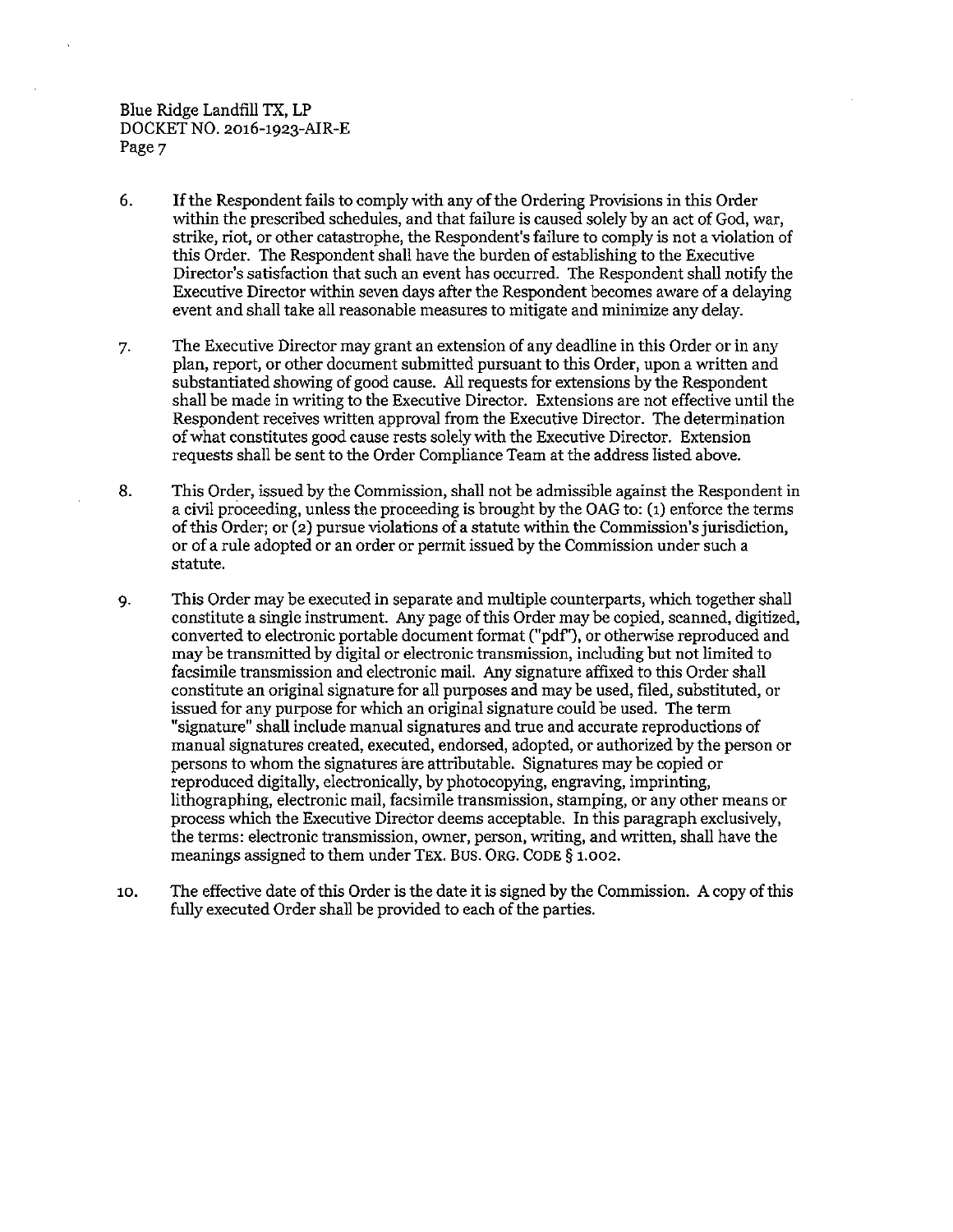### **SIGNATURE PAGE**

TEXAS COMMISSION ON ENVIRONMENTAL QUALITY

Burgul Bhau 7.

For the Executive Director

I, the undersigned, have read and understand the attached Order. I am authorized to agree to the attached Order, and I do agree to the terms and conditions specified therein. I further acknowledge that the TCEQ, in accepting payment for the penalty amount, is materially relying on such representation.

I also understand that failure to comply with the Ordering Provisions, if any, in this Order and/or failure to timely pay the penalty amount, may result in:

- A negative impact on compliance history;
- Greater scrutiny of any permit applications submitted;
- Referral of this case to the Attorney General's Office for contempt, injunctive relief, additional penalties, and/or attorney fees, or to a collection agency;
- Increased penalties in any future enforcement actions;
- Automatic referral to the Attorney General's Office of any future enforcement actions; and
- TCEQ seeking other relief as authorized by law.

In addition, any falsification of any compliance documents may result in criminal prosecution.<br>  $\overbrace{\text{Sigma}}$   $\overbrace{\text{Sigma}}$   $\overbrace{\text{Date}}$ ~ **.c**  $47-$ 

**Brandon Rogers General Manager Constant Oriental Manager**<br> **General Manager Constant Oriental According Constant Oriental Manager** Name (Printed or typed) Authorized Representative of Blue Ridge Landfill TX, LP

□ *Ifmailing address has changed, please check this box and provide the new address below:*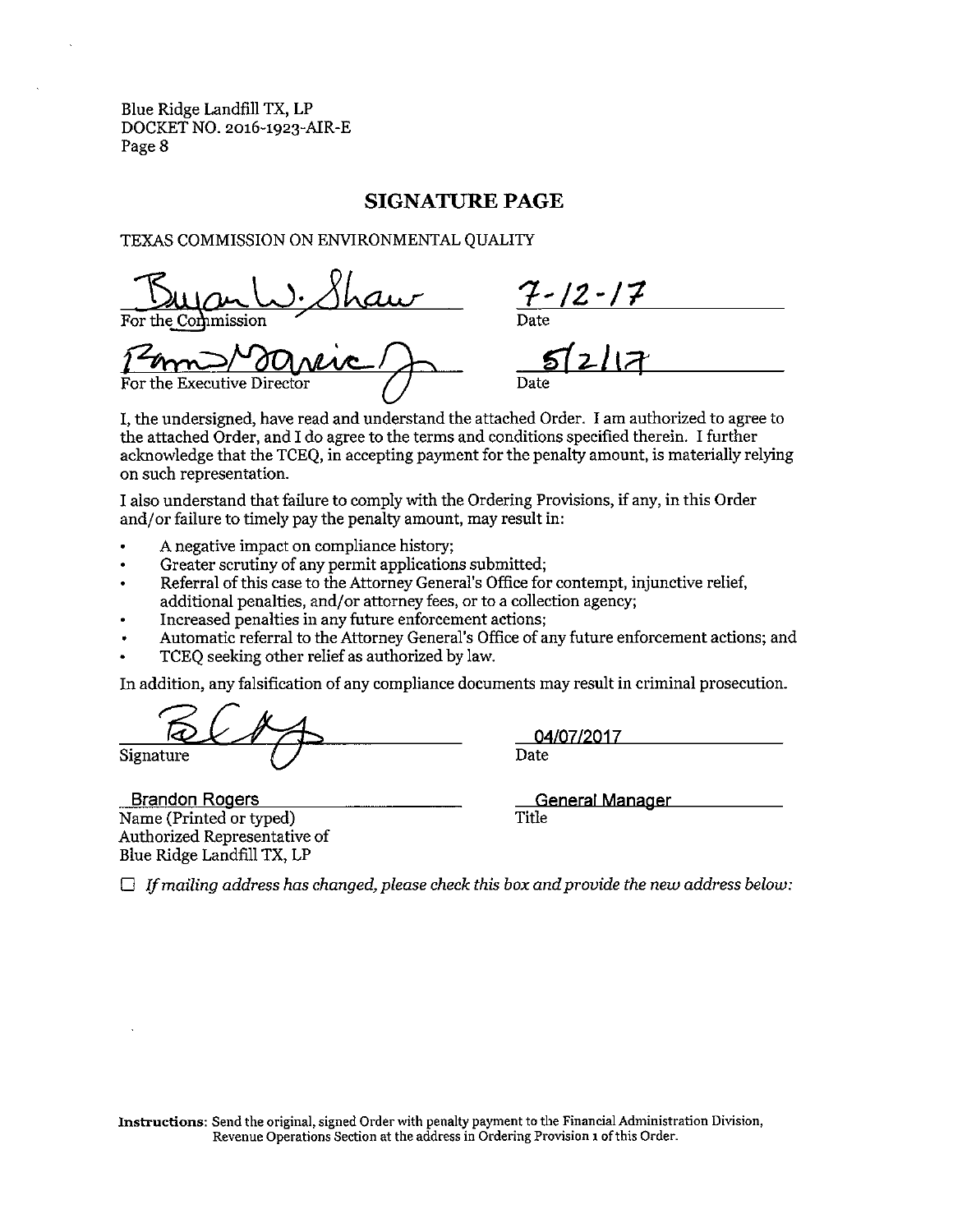## **Attachment A**

## **Docket Number: 2016-1923-AIR-E SUPPLEMENTAL ENVIRONMENTAL PROJECT**

| Respondent:                    | <b>Blue Ridge Landfill TX, LP</b>                                                |
|--------------------------------|----------------------------------------------------------------------------------|
| <b>Payable Penalty Amount:</b> | \$34,970                                                                         |
| <b>SEP Offset Amount:</b>      | \$17,485                                                                         |
| Type of SEP:                   | <b>Contribution to a Third-Party Pre-Approved SEP</b>                            |
| Third-Party Administrator:     | <b>Texas Association of Resource Conservation and</b><br>Development Areas, Inc. |
| <b>Project Name:</b>           | Tire Collection Events and Cleanup of<br><b>Abandoned Tire Sites</b>             |
| <b>Location of SEP:</b>        | Fort Bend County: Brazos River Basin, Gulf<br><b>Coast Aquifer</b>               |

The Texas Commission on Environmental Quality ("TCEQ") agrees to offset a portion of the administrative penalty amount assessed in this Agreed Order for the Respondent to contribute to a Supplemental Environmental Project ("SEP"). The offset is equal to the SEP Offset Amount set forth above and is conditioned upon completion of the project in accordance with the terms of this Attachment A.

## **1. Project Description**

a. Project

The Respondent shall contribute the SEP Offset Amount to the Third-Party Administrator named above. The contribution will be to the **Texas Association of Resource Conservation and Development Areas, Inc. ("RC&D")** for the *Tire Collection Events and Cleanup ofAbandoned Tire Sites* project. The contribution will be used in accordance with the SEP Agreement between the Third-Party Administrator and the TCEQ (the "Project"). Specifically, the SEP Offset Amount will be used to coordinate with local city and county government officials and private entities ("Partner Entities") to conduct tire collection events where residents will be able to drop off tires for proper disposal or recycling ("Collection Events"), or to clean sites where tires have been disposed of illegally ("Site Cleanups").

Texas RC&D shall ensure that collected tires, debris, and waste are properly transported to and disposed at an authorized disposal site, and if a licensed hauler is needed for tires or other regulated waste collected from sites, Texas RC&D shall ensure that only properly licensed haulers are used for transport and disposal of tires and regulated wastes. The SEP will be performed in accordance with all federal, state, and local environmental laws and regulations.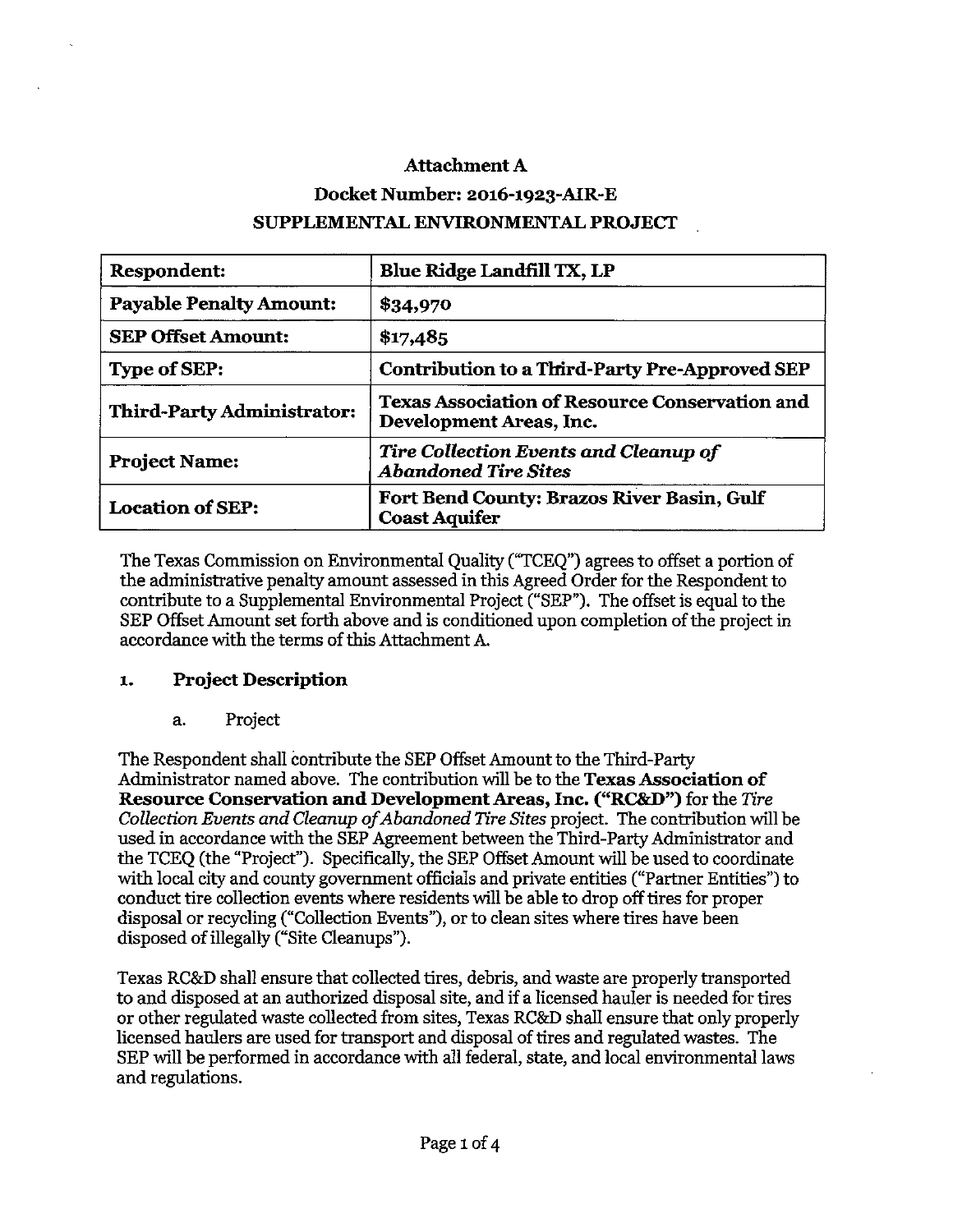Blue Ridge Landfill TX, LP Agreed Order - Attachment A

All dollars contributed will be used solely for the direct cost ofthe Project, including but not limited to supplies, materials, and equipment. Any portion ofthis contribution that is not able to be spent on the specifically identified SEP may, at the discretion of the Executive Director ("ED"), be applied to another pre-approved SEP.

The Respondent's signature affixed to this Agreed Order certifies that it has no prior commitment to make this contribution and that it is being contributed solely in an effort to settle this enforcement action. The Respondent shall not profit in any manner from this SEP.

b. Environmental Benefit

This SEP will provide an environmental benefit by providing communities with a free and convenient means for safe and proper disposal of tires and by reducing the dangers and health threats associated with illegally dumped tires.

The health risks associated with illegal dumping are significant. Areas used for illegal tire dumping may be easily accessible to people, especially children, who are vulnerable to the physical hazards posed by abandoned tires. Rodents, insects, and other vermin attracted to dump sites may also pose health risks. Tire dump sites which contain scrap tires pose an ideal breeding ground for mosquitoes, which can breed 100 times faster in the warm, stagnant water standing in scrap tire casings. Severe illnesses, including West Nile Virus, have been attributed to disease-carrying mosquitoes. The potential for tire fires is also reduced by removing illegally dumped tires. Tire fires can result in the contamination of air, surface water, ground water, and soil. In addition, neighborhoods have been evacuated and property damage has been significant due to tire dump sites that caught fire. Illegal tire dumping can also impact drainage of runoff, making areas more susceptible to flooding when wastes block waterways. Open burning at tire dump sites can cause forest fires and erosion as fires burn away trees and undergrowth. Tire dumping has a negative impact on trees and wildlife, and runoff from tire dumpsites may contain chemicals that can contaminate wells and surface water used for drinking.

c. Minimum Expenditure

The Respondent shall contribute at least the SEP Offset Amount to the Third-Party Administrator and comply with all other provisions of this SEP.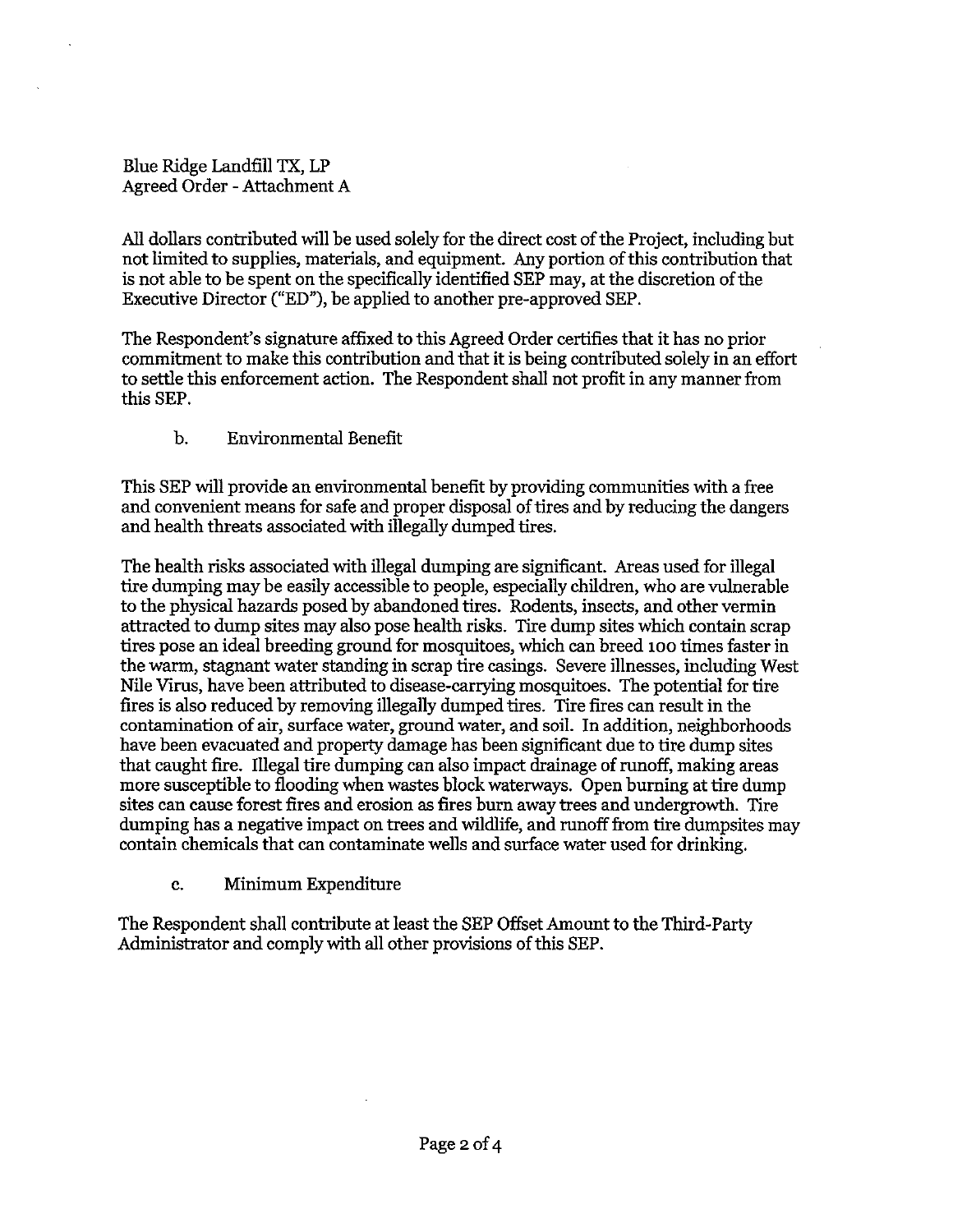Blue Ridge Landfill TX, LP Agreed Order - Attachment A

## **2. Performance Schedule**

Within 30 days after the effective date of this Agreed Order, the Respondent must contribute the SEP Offset Amount to the Third-Party Administrator. The Respondent shall make the check payable to **Texas Association ofRC&D SEP** and shall mail the contribution with a copy of the Agreed Order to:

> Texas Association of RC&D Areas, Inc. Attn.: Jerry Pearce, Executive Director P.O. Box 2533 Victoria, Texas 77902

## **3. Records and Reporting**

Concurrent with the payment of the SEP Offset Amount, the Respondent shall provide the Enforcement SEP Coordinator with a copy of the check and transmittal letter indicating full payment of the SEP Offset Amount to the Third-Party Administrator. The Respondent shall mail a copy of the check and transmittal letter to:

> Texas Commission on Environmental Quality Enforcement Division Attention: SEP Coordinator, MC 219 P.O. Box 13087 Austin, Texas 78711-3087

## **4. Failure to Fully Perform**

Ifthe Respondent does not perform its obligations under this Attachment A, including full expenditure of the SEP Offset Amount, as described in Sections 2 and 3 above, the ED may require immediate payment of all or part of the SEP Offset Amount.

In the event the ED determines that the Respondent failed to fully implement and complete the Project, the Respondent shall remit payment for all or a portion of the SEP Offset Amount, as determined by the ED, and as set forth in the attached Agreed Order. After receiving notice of failure to complete the SEP, the Respondent shall include the docket number of the attached Agreed Order and a note that the enclosed payment is for the reimbursement of a SEP. The Respondent shall make the check payable to "Texas Commission on Environmental Quality," and shall mail it to:

> Texas Commission on Environmental Quality Litigation Division Attention: SEP Coordinator, MC 175 P.O. Box 13087 Austin, Texas 78711-3087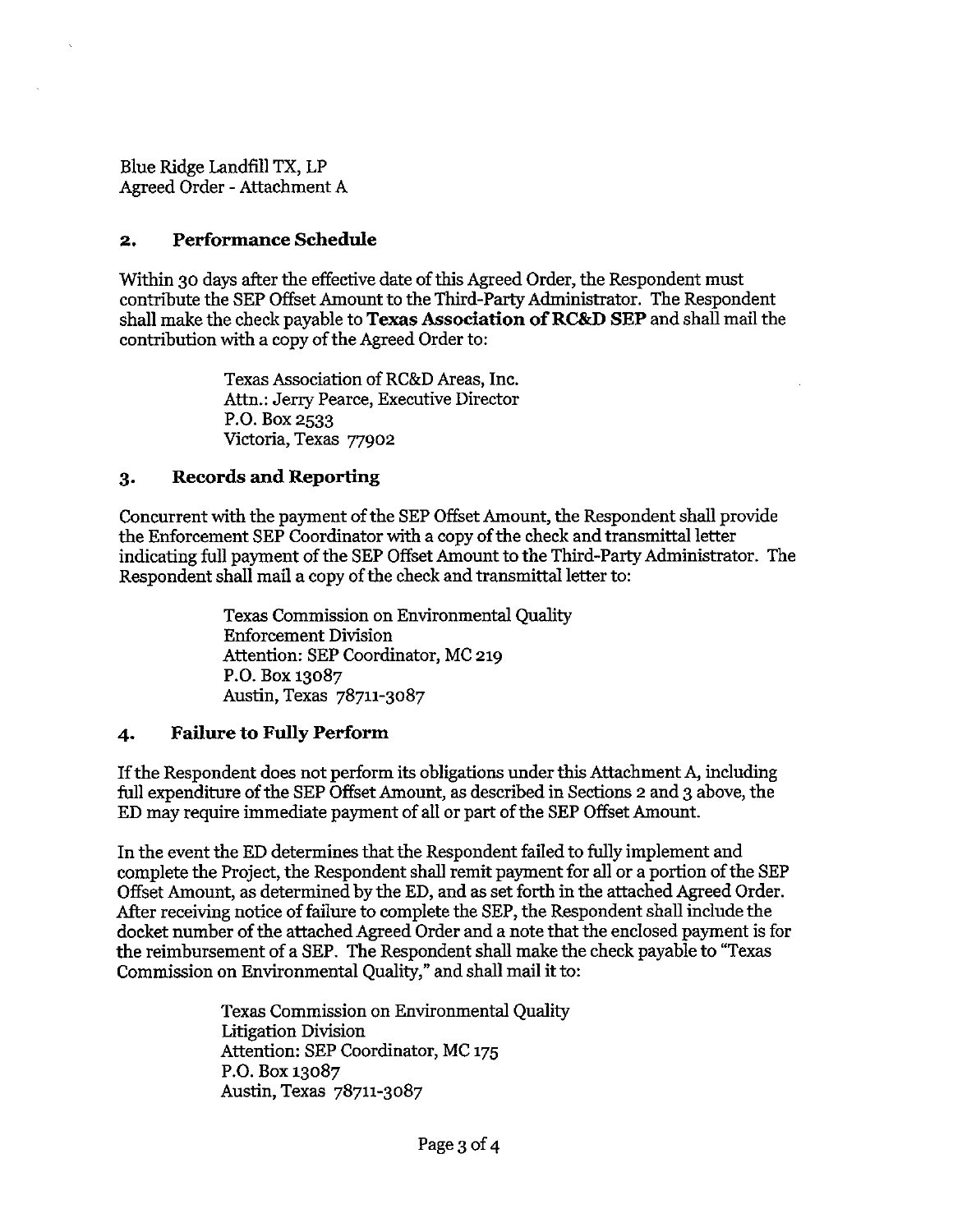Blue Ridge Landfill TX, LP Agreed Order - Attachment A

### **5. Publicity**

 $\bar{\Delta}$ 

Any public statements concerning this SEP and/or project, made by or on behalf of the Respondent must include a clear statement that **the project was performed as part ofthe settlement ofan enforcement action brought by the TCEQ.** Such statements include advertising, public relations, and press releases.

### **6. Recognition**

The Respondent may not seek recognition for this contribution in any other state or federal regulatory program.

## 7. **Other SEPs byTCEQ or Other Agencies**

The SEP Offset Amount identified in this Attachment A and in the attached Agreed Order has not been, and shall not be, included as a SEP for the Respondent under any other Agreed Order negotiated with the TCEQ or any other agency of the state or federal government.

 $\sim 10^{11}$  km  $^{-1}$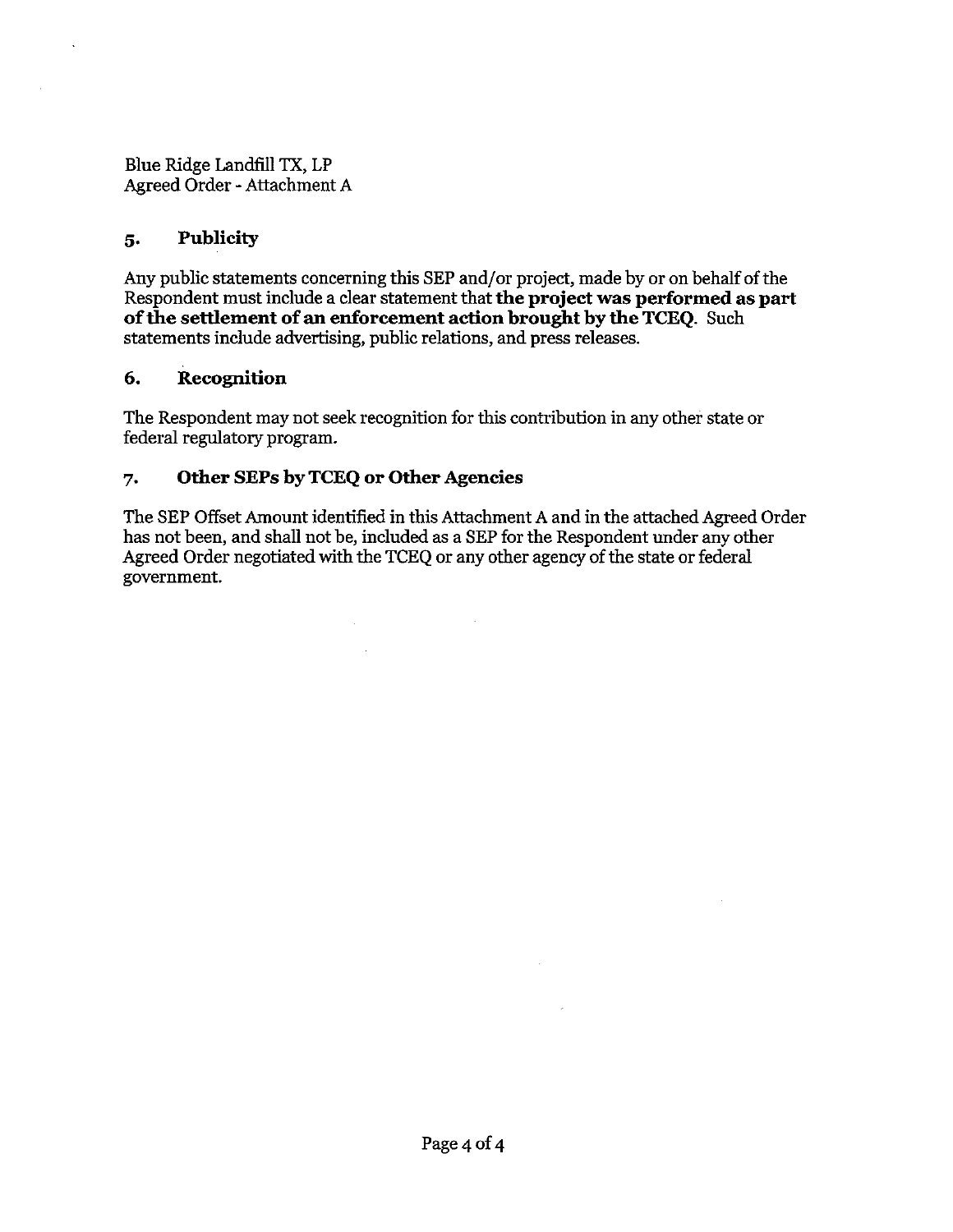Bryan W. Shaw, Ph.D., P.E., *Chairman*  Toby Baker, *Commissioner*  **Jon Niermann, Commissioner**  Richard A Hyde, P .E., *Executive Director* 



# TEXAS COMMISSION ON ENVIRONMENTAL QUALITY

*Protecting Texas by Reducing and Preventing Pollution* 

July 14, 2017

## FIRST CLASS MAIL

- TO: Persons on the attached mailing list.
- RE: Blue Ridge Landfill TX, LP TCEQ Docket No. 2016-1923-AIR-E; RN102610102 Agreed Order Assessing Administrative Penalties and Requiring Certain Actions

Enclosed is a copy of an order issued by the Commission.

Questions regarding the order should be directed to the Texas Commission on Environmental Quality's Enforcement Division at (512) 239-2545 or the Litigation Division at  $(512)$  239-3400. If there are questions pertaining to the mailing of the order, then please contact Leslie Gann of the Office of the Chief Clerk at  $(512)$  239-3319.

Sincerely,<br>*Budget C.Bohor* 

Bridget C. Bohac Chief Clerk

BCB/lg

Enclosure

P.O. Box 13087 • Austin, Texas 78711-3087 • 512-239-1000 • [tceq.texas.gov](https://tceq.texas.gov)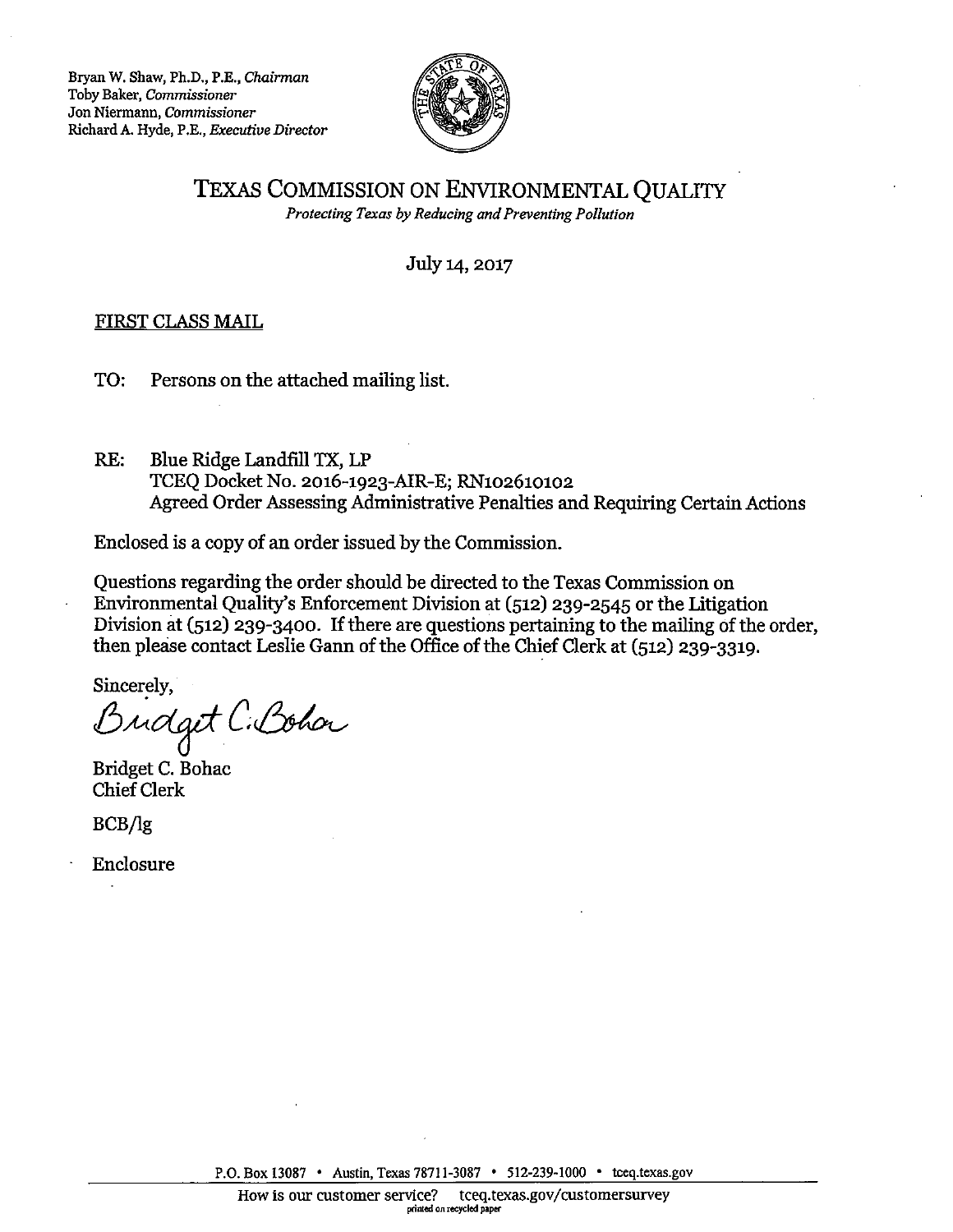### Mailing List Blue Ridge Landfill TX, LP TCEQ Docket No. 2016-1923-AIR-E

#### RESPONDENT:

#### FIRST CLASS MAIL

Brandon Rogers, General Manager Burgess Stengle, Manager Blue Ridge Landfill TX, LP P.O. Box 879 Fresno, Texas 77545-0879

Duncan C. Norton, Attorney Lloyd Gosselink Rochelle & Townsend, P.C. 816 Congress Avenue, Suite 1900 Austin, Texas 78701-2478

## INTERESTED PERSONS:

#### FIRST CLASS MAIL

See Attached List.

FOR THE EXECUTIVE DIRECTOR via electronic mail:

David Carney, Enforcement Coordinator Texas Commission on Environmental **Quality** Enforcement Division MC-128 P.O. Box 13087 Austin, Texas 78711-3087

Stuart Beckley, SEP Coordinator Texas Commission on Environmental Quality Enforcement Division MC-128 P.O. Box 13087 Austin, Texas 78711-3087